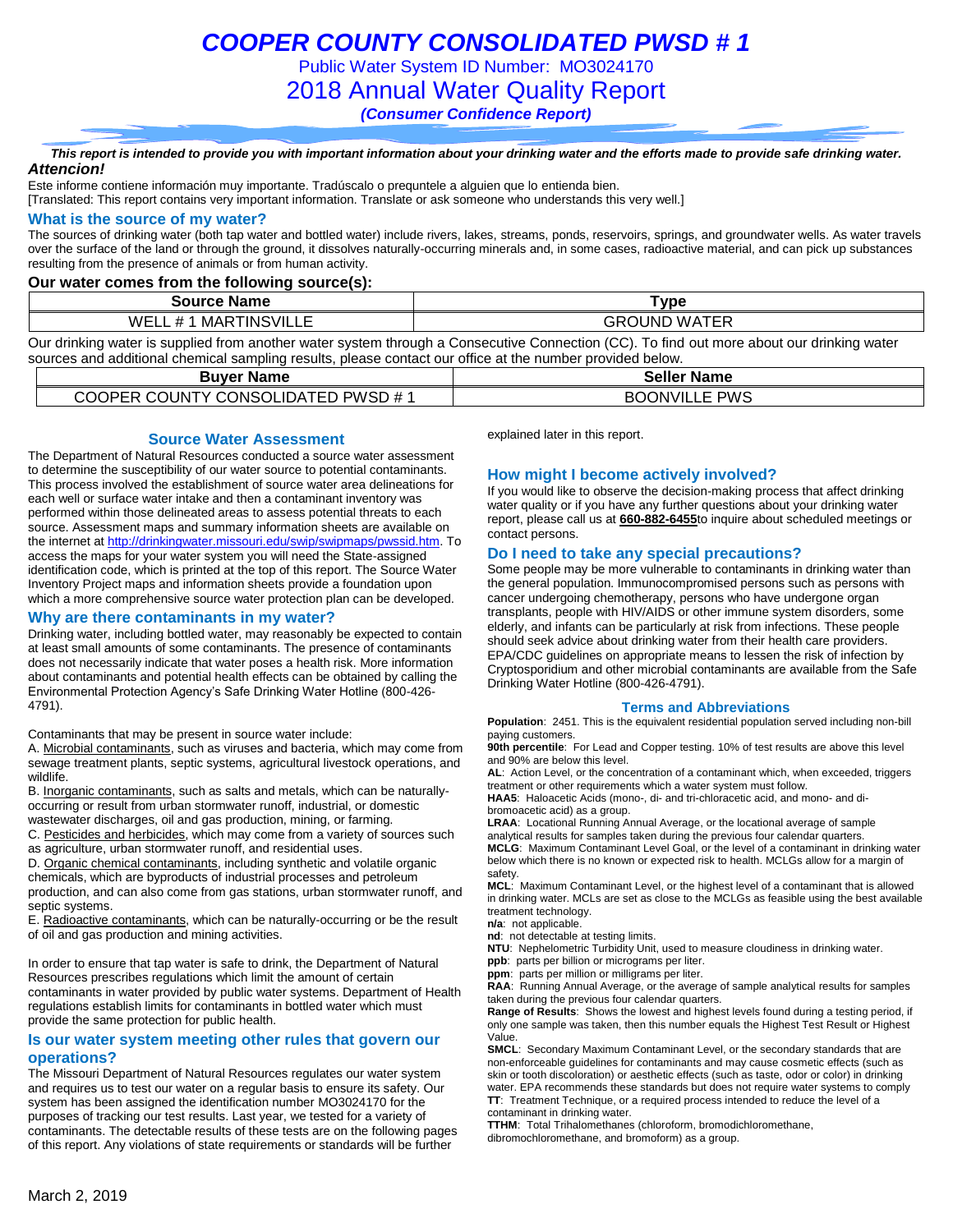## *COOPER COUNTY CONSOLIDATED PWSD # 1*

Public Water System ID Number: MO3024170

2018 Annual Water Quality Report

*(Consumer Confidence Report)*

## *Contaminants Report*

COOPER COUNTY CONSOLIDATED PWSD # 1 will provide a printed hard copy of the CCR upon request. To request a copy of this report to be mailed, please call us at **660-882-6455***.* The CCR can also be found on the internet at www.dnr.mo.gov/ccr/MO3024170.pdf.

*The state has reduced monitoring requirements for certain contaminants to less often than once per year because the concentrations of these contaminants are not expected to vary significantly from year to year. Records with a sample year more than one year old are still considered representative. No data older than 5 years need be included. If more than one sample is collected during the monitoring period, the Range of Sampled Results will show the lowest and highest tested results. The Highest Test Result, Highest LRAA, or Highest Value must be below the maximum contaminant level (MCL) or the contaminant has exceeded the level of health based standards and a violation is issued to the water system.* 

### *Regulated Contaminants*

| <b>Requlated</b><br><b>Contaminants</b> | <b>Collection</b><br><b>Date</b> | <b>Highest</b><br>Test<br><b>Result</b> | Range of<br><b>Sampled</b><br>Result(s)<br>$(low - high)$ | <b>Unit</b> | <b>MCL</b> | <b>MCLG</b> | <b>Typical Source</b>                                                                          |
|-----------------------------------------|----------------------------------|-----------------------------------------|-----------------------------------------------------------|-------------|------------|-------------|------------------------------------------------------------------------------------------------|
| <b>BARIUM</b>                           | 3/2/2018                         | 0.0452                                  | 0.0452                                                    | ppm         |            |             | Discharge of drilling wastes; Discharge from metal refineries;<br>Erosion of natural deposits  |
| <b>FLUORIDE</b>                         | 3/2/2018                         | 0.66                                    | 0.66                                                      | ppm         |            |             | Natural deposits; Water additive which promotes strong teeth                                   |
| NITRATE-<br><b>NITRITE</b>              | 3/2/2018                         | 0.016                                   | 0.016                                                     | ppm         | 10         | 10          | Runoff from fertilizer use; Leaching from septic tanks, sewage;<br>Erosion of natural deposits |

| <b>Disinfection</b><br><b>Byproducts</b> | <b>Sample Point</b> | <b>Monitoring</b><br><b>Period</b> | <b>Highest</b><br><b>LRAA</b> | <b>Range of Sampled</b><br><b>Result(s)</b><br>$(low - high)$ | Unit | <b>MCL</b> | <b>MCLG</b> | <b>Typical Source</b>                    |
|------------------------------------------|---------------------|------------------------------------|-------------------------------|---------------------------------------------------------------|------|------------|-------------|------------------------------------------|
| (HAA5)                                   | DBPDUAL-01          | 2018                               |                               | $0 - 0$                                                       | ppb  | 60         |             | Byproduct of drinking water disinfection |
| (HAA5)                                   | DBPDUAL-02          | 2018                               | 47                            | $17.3 - 59.5$                                                 | ppb  | 60         |             | Byproduct of drinking water disinfection |
| (HAA5)                                   | DBPDUAL-03          | 2018                               |                               | $0 - 0$                                                       | ppb  | 60         |             | Byproduct of drinking water disinfection |
| TTHM                                     | DBPDUAL-01          | 2018                               |                               | $0 - 0$                                                       | ppb  | 80         |             | Byproduct of drinking water disinfection |
| TTHM                                     | DBPDUAL-02          | 2018                               | 93                            | 50.7 - 118.71                                                 | ppb  | 80         |             | Byproduct of drinking water disinfection |
| TTHM                                     | DBPDUAL-03          | 2018                               |                               | $0 - 0$                                                       | ppb  | 80         |             | Byproduct of drinking water disinfection |

| Lead and<br>Copper | <b>Date</b> | 90th Percentile: 90%<br>of your water utility<br>levels were less than | <b>Range of Sampled</b><br><b>Results</b><br>(low – high) | Unit | <b>AL</b> | <b>Sites</b><br><b>Over AL</b> | <b>Typical Source</b>                   |
|--------------------|-------------|------------------------------------------------------------------------|-----------------------------------------------------------|------|-----------|--------------------------------|-----------------------------------------|
| <b>COPPER</b>      | 2016 - 2018 | 0.24                                                                   | $0.0201 - 0.268$                                          | ppm  | .3        |                                | Corrosion of household plumbing systems |
| -EAD               | 2016 - 2018 | 1.95                                                                   | $1.05 - 20.9$                                             | ppb  | 15        |                                | Corrosion of household plumbing systems |

| <b>Radionuclides</b>                 | Collection<br><b>Date</b> | <b>Highest</b><br>Value | Range of<br><b>Sampled</b><br><b>Result(s)</b> | Unit  | <b>MCL</b> | <b>MCLG</b> | <b>Typical Source</b>       |
|--------------------------------------|---------------------------|-------------------------|------------------------------------------------|-------|------------|-------------|-----------------------------|
| COMBINED RADIUM (-226 & -228)        | 9/19/2017                 |                         |                                                | pCi/l |            |             | Erosion of natural deposits |
| <b>GROSS ALPHA PARTICLE ACTIVITY</b> | 9/19/2017                 | 4.6                     | 4.6                                            | pCi/l |            |             | Erosion of natural deposits |
| RADIUM-226                           | 9/19/2017                 |                         |                                                | pCi/l |            |             |                             |

### *Violations and Health Effects Information*

During the 2018 calendar year, we had the below noted violation(s) of drinking water regulations.

| $\sim$<br>10015<br>. .<br>. | Compliance<br>Perioc | Analvte | Tvpe            |
|-----------------------------|----------------------|---------|-----------------|
|                             | 12/31/2018<br>0/01   | TTHM    | MCL<br>von<br>_ |

Additional Required Health Effects Language:

Infants and children are typically more vulnerable to lead in drinking water than the general population. It is possible that lead levels at your home may be higher than at other homes in the community as a result of materials used in your home's plumbing. If you are concerned about elevated lead levels in your home's water, you may wish to have your water tested and flush your tap for 30 seconds to 2 minutes before using tap water. Additional information is available from the Safe Drinking Water Hotline (800-426-4791).

Some people who drink water containing trihalomethanes in excess of the MCL over many years may experience problems with their liver, kidneys, or central nervous systems, and may have an increased risk of getting cancer.

Certain minerals are radioactive and may emit a form of radiation known as alpha radiation. Some people who drink water containing alpha emitters in excess of the MCL over many years may have an increased risk of getting cancer.

**Special Lead and Copper Notice:**If present, elevated levels of lead can cause serious health problems, especially for pregnant women and young children. Lead in drinking water is primarily from materials and components associated with service lines and home plumbing. COOPER COUNTY CONSOLIDATED PWSD # 1 is responsible for providing high quality drinking water, but cannot control the variety of materials used in plumbing components. When your water has been sitting for several hours, you can minimize the potential for lead exposure by flushing your tap for 30 seconds to 2 minutes before using water for drinking or cooking. If you are concerned about lead in your water, you may wish to have your water tested. Information on lead in drinking water, testing methods, and steps you can take to minimize exposure is available from the Safe Drinking Water Hotline (800-426-4791) or at [http://water.epa.gov/drink/info/lead/index.cfm.](http://water.epa.gov/drink/info/lead/index.cfm)

You can also find sample results for all contaminants from both past and present compliance monitoring online at the Missouri DNR Drinking Water Watch website [http://dnr.mo.gov/DWW/indexSearchDNR.jsp.](http://dnr.mo.gov/DWW/indexSearchDNR.jsp) To find Lead and Copper results for your system, type your water system name in the box titled Water System Name and select *Find Water Systems* at the bottom of the page. The new screen will show you the water system name and number, select and click the Water System Number. At the top of the next page, under the *Help* column find, *Other Chemical Results by Analyte*, select and click on it. Scroll down alphabetically to Lead and click the blue Analyte Code (1030). The Lead and Copper locations will be displayed under the heading *Sample Comments*. Scroll to find your location and click on the *Sample No*. for the results. If your house was selected by the water system and you assisted in taking a Lead and Copper sample from your home but cannot find your location in the list, please contact COOPER COUNTY CONSOLIDATED PWSD # 1 for your results.